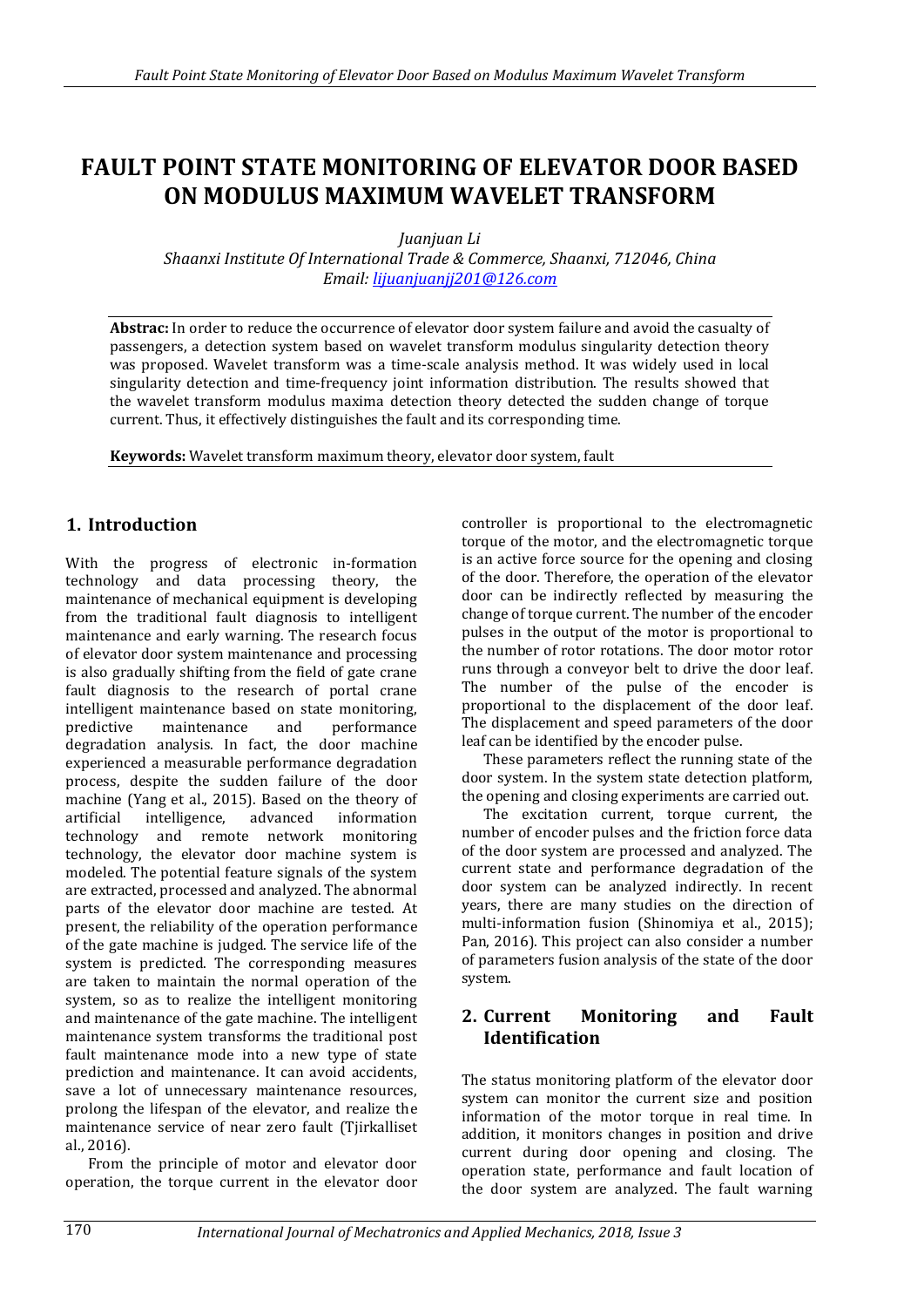threshold is obtained. The portal maintenance system is constructed by comparing the signal characteristics of the normal operation state and the fault state of the door system. According to this idea, a large number of experiments are carried out to compare the difference of excitation current, torque current and the acceleration of door leaf's running direction under normal conditions and various faults or performance degradation. Then, the characteristics of the performance degradation of the sign door system are counted. According to the

common fault type door machine, simulation of door system status is set as follows: screen, screen failure caused by the failure of clamping fault, closing device failure, the friction between the door rail in-creases, normal. Through the system experiment platform, in the different state of the door system, the characteristics of the acceleration, torque current and excitation current in the time and frequency domain are statistically analyzed. The specific statistical characteristics are shown in Figure 1.



*Figure 1. Experimental statistical characteristics*

The statistical characteristics (especially energy) of wavelet and wavelet packet decomposition have been widely discussed and applied as signal characteristic quantities. The energy of wavelet packet is regarded as an important statistical characteristic.

Then, the different system state is set. Dozens of closed door loops are executed. The signal is

collected and the distinct characteristics of different states are counted. After a large number of experiments, in five cases, the time-domain characteristics of the excitation current and torque current are shown in Table 1 and table 2, respectively.

|                                                              | Table 1. Time domain characteristic statistics table of excitation can |       |           |        |  |  |  |
|--------------------------------------------------------------|------------------------------------------------------------------------|-------|-----------|--------|--|--|--|
|                                                              | Maximum<br>Second peak value<br>peak value                             |       | Minimum   | Mean   |  |  |  |
| Screen failure                                               | 0.549                                                                  | 0.212 | $-0.0482$ | 0.0458 |  |  |  |
| Screen failure, cause the elevator door<br>clamping accident | 0.637                                                                  | 0.245 | $-0.0474$ | 0.0518 |  |  |  |
| Failure of forced closing device                             | 0.583                                                                  | 0.288 | $-0.0641$ | 0.0366 |  |  |  |
| Friction increase between gate guide<br>way                  | 0.625                                                                  | 0.254 | $-0.0555$ | 0.0492 |  |  |  |
| Normal condition                                             | 0.635                                                                  | 0.271 | $-0.0668$ | 0.0557 |  |  |  |

*Table 1. Time domain characteristic statistics table of excitation current*

*Table 2. Time domain characteristic statistical table of torque current*

|                                                              | Maximum<br>peak value | Second peak value | Minimum  | Mean  |
|--------------------------------------------------------------|-----------------------|-------------------|----------|-------|
| Screen failure                                               | 2.854                 | $-1.233$          | $-4.087$ | 0.353 |
| Screen failure, cause the elevator door<br>clamping accident | 2.745                 | $-1.591$          | $-4.335$ | 0.107 |
| Failure of forced closing de-vice                            | 2.419                 | $-1.298$          | $-3.716$ | 0.213 |
| Friction increase between gate guide<br>way                  | 2.854                 | $-1.216$          | $-4.069$ | 0.268 |
| Normal condition                                             | 2.760                 | $-1.205$          | $-3.964$ | 0.233 |

From the two aspects of time domain and frequency domain, the three kinds of signals, the

excitation current, the torque current and the acceleration of the door leaf in the running direction,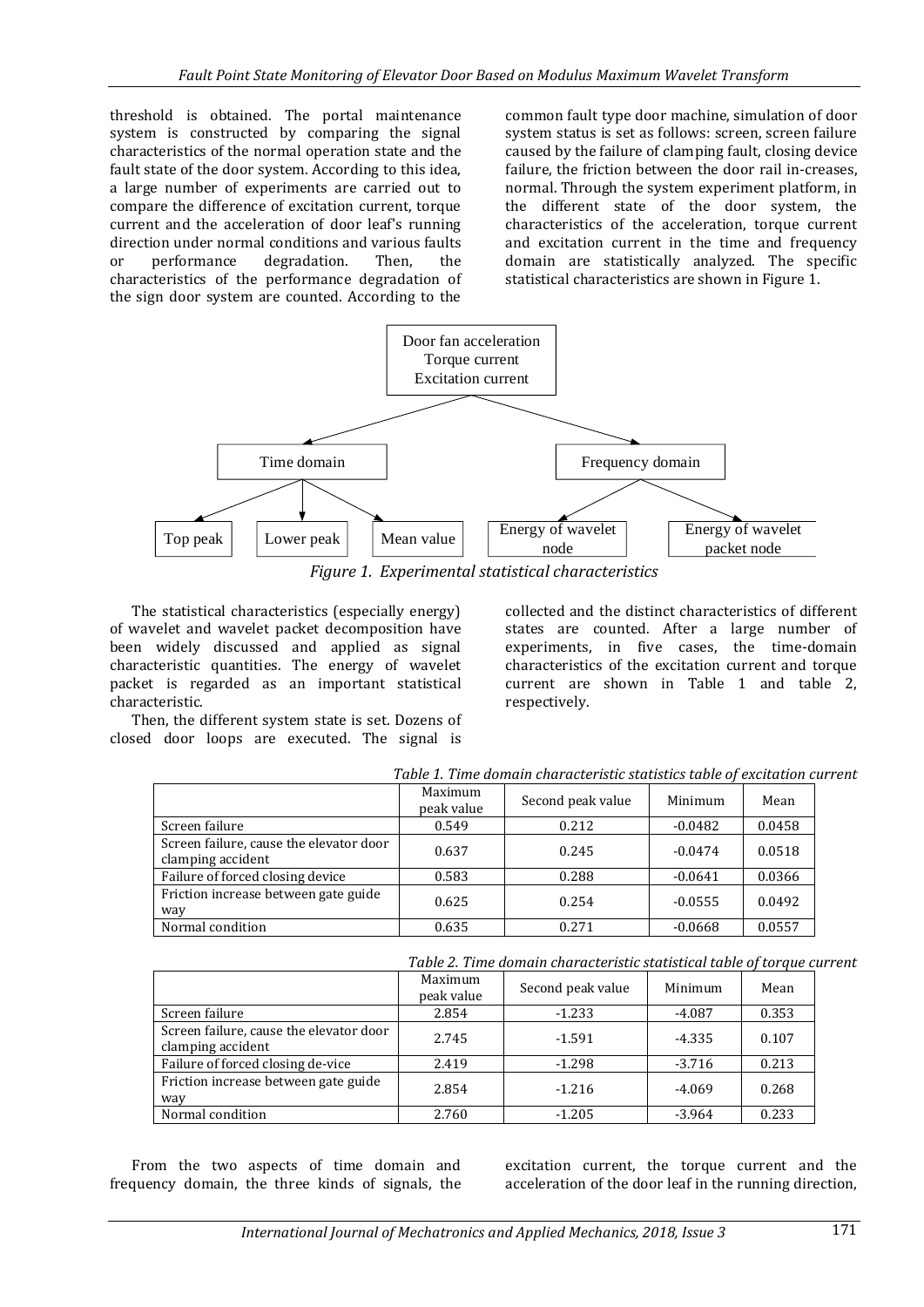are calculated in different states of the door system. According to the different states of the door system, ten switching door cycles are respectively executed.

The time domain characteristic of the exciting current is taken as the mean value, as shown in Figure 2:



*Figure 2. Excitation current time domain feature statistics*

As shown in Figure 2, A is the light curtain failure. B is the light curtain failure caused by pinch accident. C is the forced closing device failure. D is the door friction between the rails increased. E is the normal situation. The maximum peak value of the excitation current is an important feature that distinguishes the state of the gate system. The experimental settings are the same as above. The maximum peak value of the torque current and the minimum peak value are the important features that distinguish the state of the gate system. The maximum value and mean value of the acceleration data in the running direction of the door are more obvious.

# **3. Test and Analysis of the Performance Decline of Elevator Door Machine System**

The door motor takes on the driving force of the elevator door. Once the failure occurs, it will bring serious consequences. The gate pulley is worn seriously, and the door guide is deformed or loosened. There is too much dust or sundries in the sill of the floor. The door lock roller is not close to the door knife. The gap is large, which will cause the resistance. The vibration of the door fan and the noise increase when the door is closed. There are many kinds of energy loss in the motor, such as electric, magnetic and mechanical. The energy of these losses is emitted in a hot way. If the temperature rise is exceeded, the motor will accelerate the aging of the insulation material, reduce the material strength and insulation performance, and shorten the service life of the motor. The main cause of the heating of the motor is two kinds of electrical and mechanical. Most of the reasons for the failure are not in the motor itself. If the resistance of the elevator door switch is detected, the cause of the potential failure can be found

effectively and the failure time of the elevator door can be improved.

Under the ideal condition, it is as-sumed that the sliding wheel wear is ignored. The door guide rail is not deformed without loosening and deflection.

The resistance of the door lock roller is close to the door knife. The resistance of the elevator door switch is equivalent to the friction force of the gantry crane system. In order to describe the performance degradation of the door system, a fixed pulley is installed on the test bed of the door and the weights are hung outside. At external forces F=0, 2.5N, 5N, 7.5N, 10N, 12.5N, 15N, 15.8N, 16.6N, 17.4N, 17.5N, 18.2N, 19N, 19.8N, 20N, 20.8N, 21.6N, 22.4Nrespectively, the door opening position, excitation current, torque current and door opening and closing resistance are monitored in real time.

Data of various working conditions are recorded. According to the opening resistance, the corresponding friction at each sampling point is calculated.

## **3.1 Opening position**

In the course of the change of F=22.4N without external force, the opening position curve has changed obviously, as shown in Figure 3 (a).When F changes from 0 to 22.4N, the time of closing the door with the increase of F is gradually extended. The phenomenon of being unable to be put into place at the time of F=22.4N, as shown in Figure 3 (b).



*Figure 3. When adding different external force F open the door position curve*

### **3.2 Torque current**

The change of instantaneous torque current is difficult to capture in real time. However, the maximum and minimum value of the torque current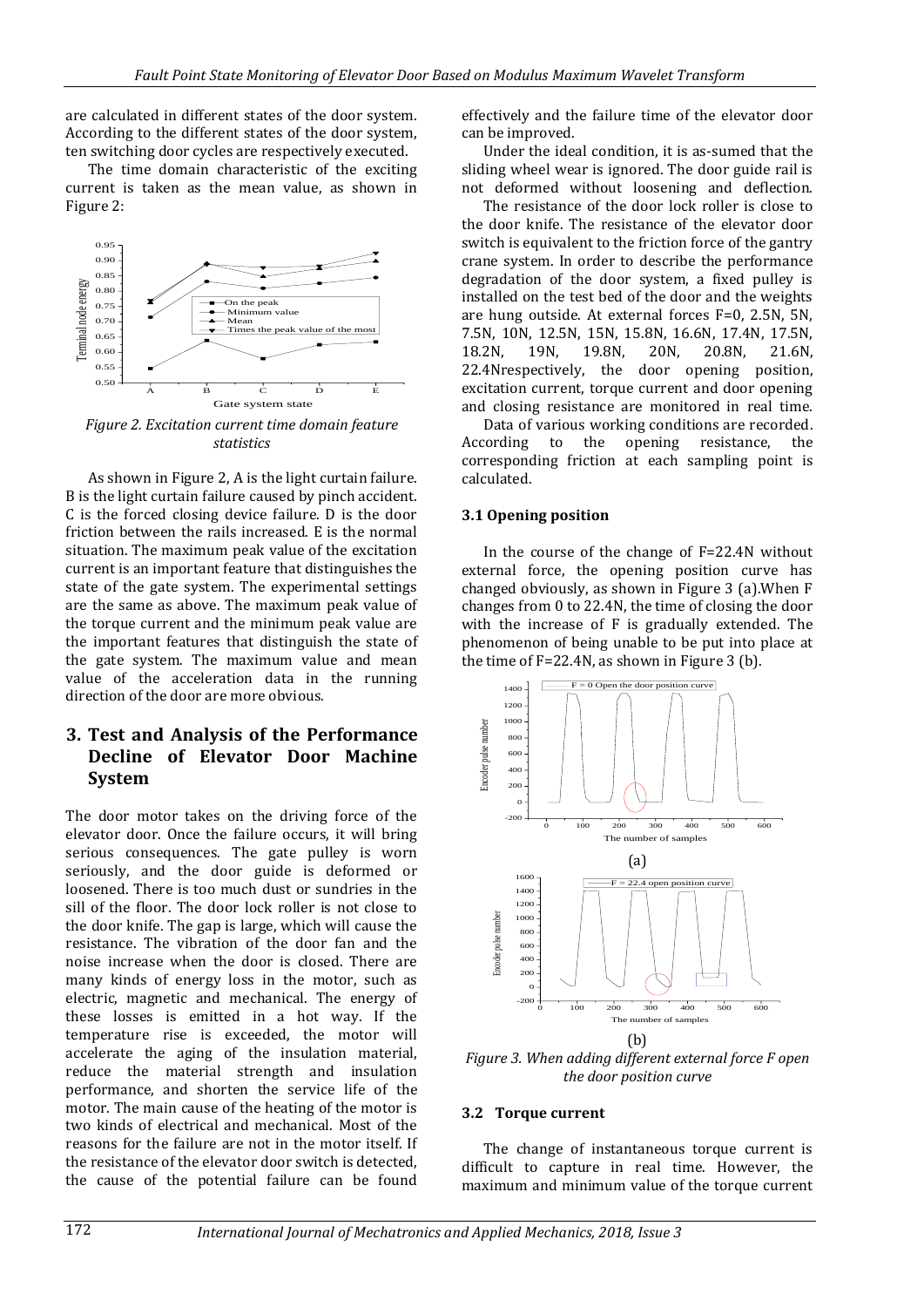in the opening and closing period can be quickly determined. They correspond to the peak torque current of the door and the door, respectively, as shown in Table 3.From table 3; Figure 4 and Figure 5 are obtained. They are the curve of torque current changing with the external force, that is, the performance degradation curve of torque current.

The change of the opening torque peak current with the external force is not obvious, as shown in Figure 5.When the peak torque peak current varies

with the external force, the point of failure is compared with the peak torque peak current without external force. The rate of change was 28.53%.It is considered to be the process of performance degradation when the resistance is increased. For closing the door, the added weight is to increase the friction. With the increase of the external resistance, it is difficult to close the door and the absolute value of the peak current of the closing torque is increased.

|                                                       |          |          |          |          |          | Table 5. External force and switching torque peak peak current corresponding |
|-------------------------------------------------------|----------|----------|----------|----------|----------|------------------------------------------------------------------------------|
| External force F (N)                                  | $\Omega$ | 2.5      | 5        | 7.5      | 10       | 12.5                                                                         |
| Torque peak current of open<br>$door I_{max}$         | 2.194    | 2.191    | 2.164    | 2.167    | 2.179    | 2.157                                                                        |
| Torque peak current of<br>close door I <sub>min</sub> | $-1.126$ | $-1.275$ | $-1.261$ | $-1.248$ | $-1.326$ | $-1.385$                                                                     |
| External force F (N)                                  | 15       | 15.8     | 16.6     | 17.4     | 17.5     | 18.2                                                                         |
| Torque peak current of open<br>$door I_{max}$         | 2.169    | 2.156    | 2.155    | 2.145    | 2.110    | 2.154                                                                        |
| Torque peak current of<br>close door I <sub>min</sub> | $-1.412$ | $-1.412$ | $-1.424$ | $-1.409$ | $-1.315$ | $-1.411$                                                                     |
| External force $F(N)$                                 | 19       | 19.8     | 20       | 20.8     | 21.6     | 222.4                                                                        |
| Torque peak current of open<br>$door I_{max}$         | 2.123    | 2.093    | 2.211    | 2.137    | 2.186    | 2.185                                                                        |
| Torque peak current of<br>close door I <sub>min</sub> | $-1.429$ | $-1.433$ | $-1.444$ | $-1.429$ | $-1.471$ | $-1.489$                                                                     |

*Table 3. External force and switching torque peak peak current corresponding table*



*Figure 4. Performance degradation curve of torque peak current during opening*





## **3.3 Keeper current of close**

The keeper current is one of the performance indicators to measure the performance degradation of the elevator door system. The closing current is not zero during the normal operation of the door system. Once the door is closed to keep the current to zero, it can easily pull the door open and trouble.

This indicates that the motor control of the elevator door system is in the open loop state. It cannot achieve the state of keeping the door closed.

#### **3.4 Resistance curve of opening and closing the door**

The effect of the external weight on the resistance of the switch door is very significant. According to the experimental data, the relationship between the maximum and the minimum of the external force is obtained, as shown in Table 4. In the process of opening the door, the extra weight plays a dynamic role. Therefore, the peak resistance of the door decreases with the increase of the external force. In the process of closing the door, the counterpoise plays the role of resistance. The absolute value of the peak resistance increases with the increase of the external force. The external force corresponds to the peak resistance table of the switch door is shown in Table 4.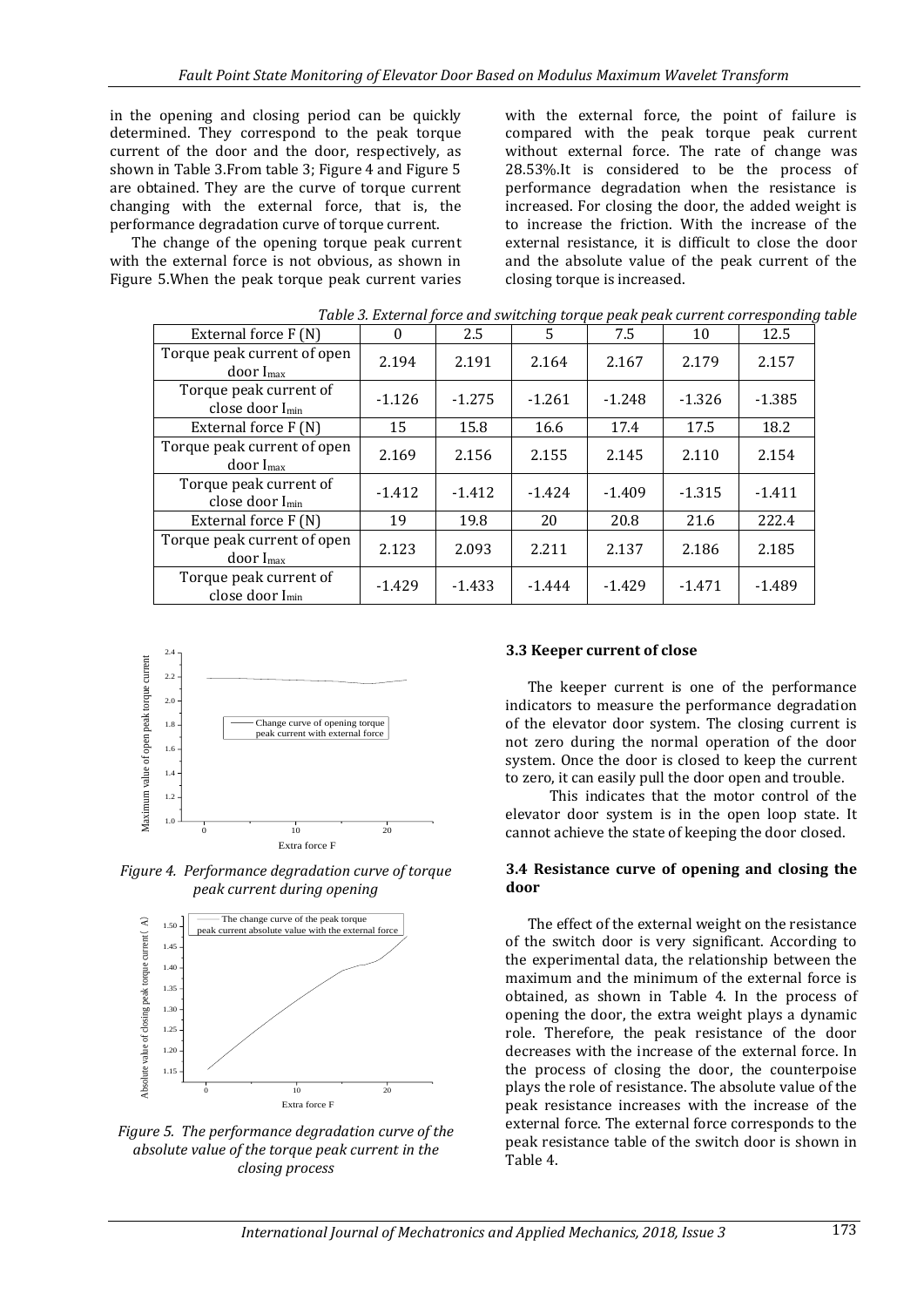| External force F (N)                                        | $\Omega$ | 2.5      | 5        | 7.5      | 10       | 12.5     |
|-------------------------------------------------------------|----------|----------|----------|----------|----------|----------|
| Peak resistance of open<br>door F <sub>max</sub>            | 98.61    | 97.11    | 94.55    | 93.59    | 94.14    | 94.68    |
| Peak resistance of closing<br>$d$ oors $F_{min}$            | $-14.61$ | $-25.79$ | $-23.80$ | $-27.07$ | $-35.42$ | $-39.51$ |
| External force F (N)                                        | 15       | 15.8     | 16.6     | 17.4     | 17.5     | 18.2     |
| Peak resistance of open<br>door F <sub>max</sub>            | 98.43    | 96.45    | 89.33    | 95.64    | 95.08    | 95.75    |
| Peak resistance of closing<br>$d$ oors $F_{min}$            | $-41.80$ | $-39.73$ | $-40.23$ | $-40.14$ | $-41.38$ | $-39.95$ |
| Peak resistance of open<br>door F <sub>max</sub>            | 19       | 19.8     | 20       | 20.8     | 21.6     | 222.4    |
| Peak resistance of closing<br>$d$ oors $F_{min}$            | 70.51    | 93.89    | 93.55    | 91.11    | 75.08    | 75.11    |
| Peak torque current of<br>closing the door I <sub>min</sub> | $-43.09$ | $-42.56$ | $-47.46$ | $-46.31$ | $-45.44$ | $-45.28$ |

*Table 4. The external force corresponds to the peak resistance table of the switch door*

From table 4, Figure 6 and Figure 7 are obtained. They are the curves of the resistance to the opening and closing of the door with the external force, that is, the performance degradation curve of the door opening and the closing resistance under the external force. As shown in Figure 6, when the failure occurs, the rate of change is 21.43% compared to the peak resistance of the normal state.

As shown in Figure 7, when the fault occurs, compared with the peak resistance of the normal state, the absolute change rate of the peak resistance of the close is 171.99%.



*Figure 6. Resistance performance degradation curve of open door*



*Figure 7. Gate resistance performance degradation curve*

#### **4. Result Analysis and Discussion**

In recent years, wavelet and wavelet packets have been widely used in signal feature extraction.

The statistical features of nodes (especially energy) decomposed by wavelet and wavelet packets, especially energy, have been discussed and applied in a large amount (Qin et al., 2016; Prakash et al., 2015; Hao et al., 2015; Kong et al., 2017). The research shows that the wavelet analysis can be successfully used to analyze and detect the nonstationary signal and the signal with strong noise (Wang et al., 2017; Horikoshiet al., 2016). In reference to literature, there have been many applications of the detection of signal singular mutations by using the local characteristics of the wavelet in the time and frequency two domain to highlight the local characteristics of the signal (Horikoshi et al., 2015;Tobitaet al., 2015). The torque current extracted from the elevator door controller is a non-stationary signal. The screen will cause the failure of elevator door clamping fault. It will cause a sudden change in the torque current.

According to this, wavelet analysis is used to identify the singular mutation principle of the signal to distinguish the fault of the system. A brief overview of wavelet transform modulus maxima analysis signal singular mutation theory is introduced.

#### **4.1 Wavelet transform module maximum principle**

A very important application of wavelet transform is to represent the singularity of the function. In general, the local singularity of a function is described by the Lipschitz exponent  $\alpha$ .

The definition of the Lipschitz exponent  $\alpha$  is given.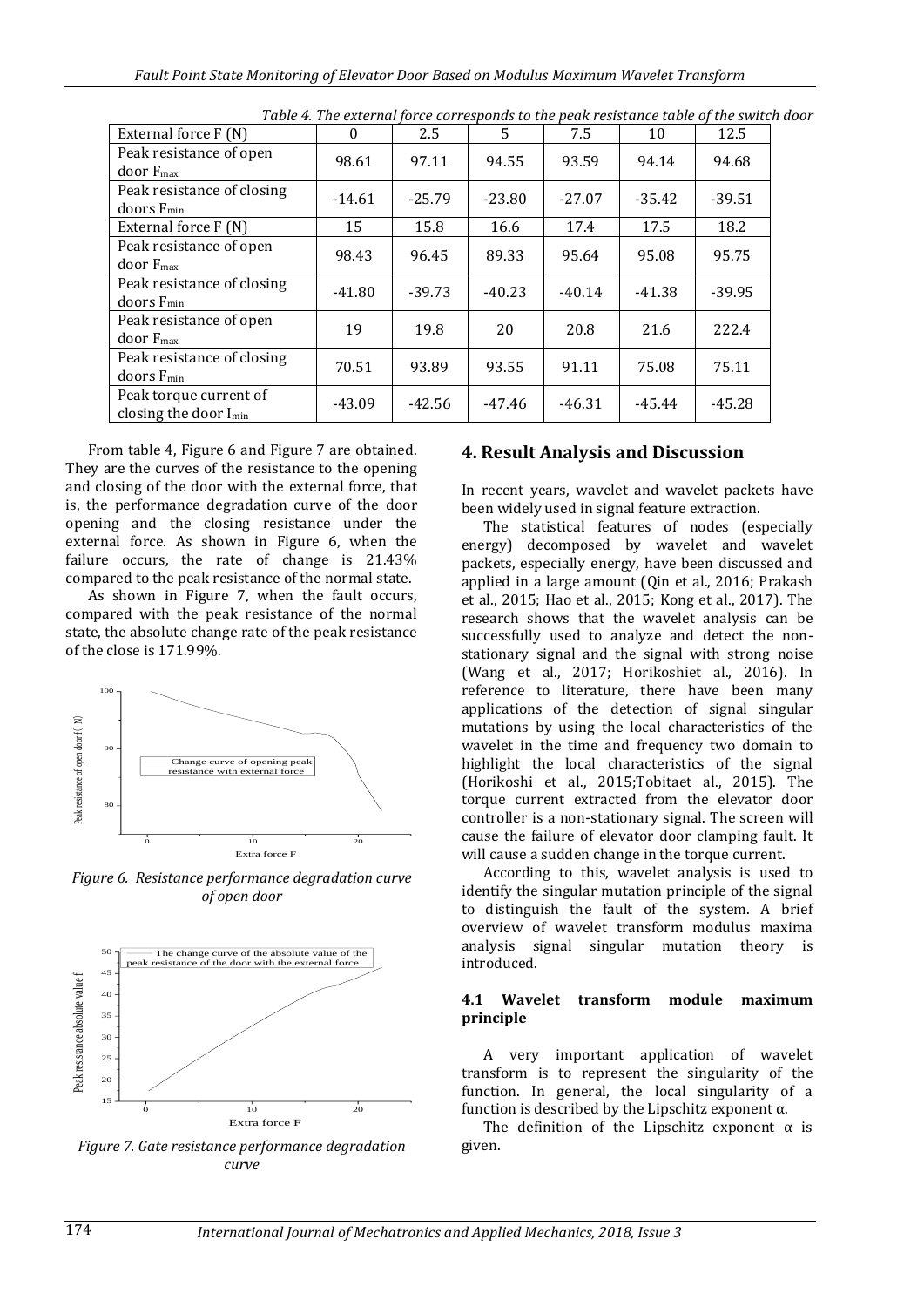Let n be a positive integer,  $n < \alpha < n+1$ , If there are two constants A and  $h0$  ( $> 0$ ) and an n-th order polynomial Pn (h), the formula (1) is satisfied for any  $h$  <h $h$ .

$$
\left| f\left( x_{0}+h\right) -p_{n}\left( h\right) \right| \leq A\left| h\right| ^{\alpha }\tag{1}
$$

The function f (x) is the Lipschitz exponent  $\alpha$  at point x0. If (2) holds for all  $x \in [a, b]$ , then f  $(x)$  is called a consensus Lipschitz  $\alpha$  in [a, b].

For wavelet transform, its local Lipschitz exponent  $\alpha$  is defined as: let f(x)∈L<sup>2</sup>(R), [a,b] is the closed interval on R,  $0 < \alpha < 1$ , for  $\forall \varepsilon > 0$ , f (x) is a uniform Lipschitz exponent  $\alpha$  in  $(α + ε, b - ε)$ . If and only if there exists a constant A $\varepsilon$ , s> 0 is for all  $x \in$  (a + ε, b-ε) and on any scale.

$$
\left|\mathbf{W}\left(\mathbf{s},\mathbf{x}\right)\right| \leq A_{\mathbf{s}}\mathbf{s}^{\alpha} \tag{2}
$$

The above theorem shows that wavelet transform can be used to estimate the local singularity of a function. However, in the actual numerical calculation, it is difficult to calculate the Lipschitz exponent of the function.

Generally, the point of zero or extreme value of wavelet transform is used to detect the mutation point of the signal. Let  $θ$  (t) be some low-pass smoothing function, and any low-pass smoothing function is  $\theta(t)$  ,  $\left(\int \theta(t) dt \neq 0\right)$  the derivative of

each order must be a band pass function. When w=0, they are 0. According to the differential theorem of Fourier transform, their frequency characteristics must have zero at  $w = 0$ . Therefore, the calculation method is as shown in formula (3):

$$
\psi^{(1)}(t) = \frac{d\theta}{dt}, \psi^{(2)}(t) = \frac{d^2\theta}{dt^2}
$$
 (3)

If  $\psi^{(1)(t)}$  is the first derivative of some low-pass smoothing function  $\theta(t)$ ,  $\psi^{(1)}(t)$  can be wavelet transformed by x(t). At this point, the extreme point of wavelet transform is  $(dy/dt=0)$ . (y(t) is the result of  $x(t)$  being smoothed by  $\theta(t)$ , that is, the turning point of y(t).

If  $\psi^{(2)}(t)$  is the second derivative of the smoothing function  $θ(t)$ ,  $ψ(2)(t)$  can be wavelet transformed by x(t). At this point, the zero crossing of the wavelet transform is the turning point  $(dy/dt=0)$  of y (t). These conclusions also apply to the expansion and contraction of the basic wavelet.

For effective detection of local mutations, appropriate conditions must be met. First,  $\psi^{(1)}(t)$ ,  $\psi^{(2)}(t)$  should be the first and second derivative of a smoothing function. Second, scale a must be appropriate. On the one hand, the abrupt point of y (t) basically reflects the abrupt point of the analysis signal X (t). On the other hand, wavelet transform caused by each mutation point can avoid overlapping interference only on a proper scale.

#### **4.2 Experimental analysis**

Through the test bed, 53 closing and opening periods are performed. 282 points are collected for each cycle. At the 8, 15-21, 26-27, 37-39 and 46-48 cycles, the failure occurred. Due to the inclusion of a large number of harmonic components in the current and the wide frequency band of the information, it is very difficult to identify the fault information and the location of the fault mutation by the FFT transform. Using the db4 wavelet with tight support orthogonally, the torque current data was analyzed and decomposed into five layers. The information of singular mutation is mainly concentrated in the high frequency section, so the mutation information should be found from the detail decomposition details of the wavelet. From the wavelet coefficient distribution diagram of the high frequency detail D2, the five extreme mutations can be resolved clearly.

## **5. Conclusion**

The parameter characteristics statistics of different system fault conditions are introduced.

Through the system state monitoring experimental platform, excitation current, torque current, encoder pulse data are collected. Then, the added force is described. From the position, torque current and drag, the influence of elevator door system is quantitatively analyzed. Finally, the theory of wavelet transform modulus maximum value discrimination function mutation is introduced. The application of this theory in identifying fault conditions is discussed. The statistics of the performance degradation of the system should be studied in depth. System performance degradation assessment and maintenance should be improved.

Based on theoretical analysis and multi group experiments, and through the elevator door system status monitoring platform, the results show that the change of closing position, closing torque, peak current and peak resistance is obvious. The failure of the elevator door system is determined to prevent the accident. The safety and efficiency of the equipment are improved, to achieve the purpose of realizing the intelligent prediction and maintenance of the equipment.

## **Acknowledgement**

This work was supported by Science and technology research project of Xian yang City,2017 No:2017k02-10;

Research on monitoring system of elevator internet of things based on Xianyang City.